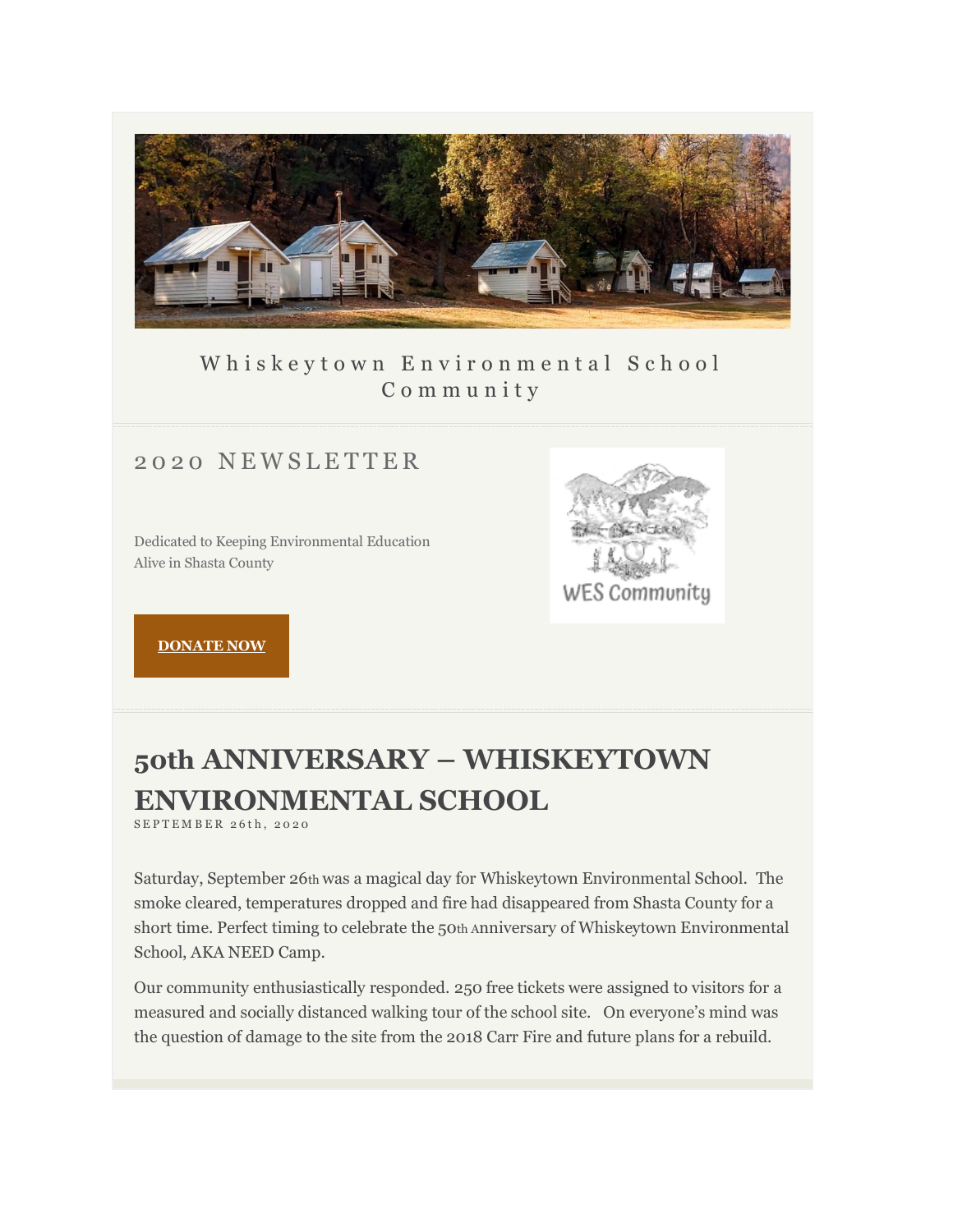The anniversary was the perfect opportunity to see the changes in the school site and look towards the future. Both the National Park Service and Shasta County Office of Education were on hand to show off draft blue prints for a rebuild and answer questions about the process. Our rich past was on display with exhibits of early cabin life, camper activities, old buildings, and even some of the storm damage from 1997.



It became a reunion for past staff. We were privileged to have the first director of Whiskeytown Environmental School visit, Bill Harger (1970-71) and his wife Diane Goldsmith Harger.

Brian Swagerty, director from 1978 to 1988 visited with his family. Other I and Dianne To Old School" staff visiting included Robert Quist (1980's), "Ladybug" Lisa

Middy-Rasmussen and Rebecca Franco.

Past campers attended to reminisce about their experiences at WES. Families with young children toured wondering when their children could have the opportunity for a week at WES in the future.



We wish to express appreciation to all our partners on the WES Forever team for the success of the 50th Anniversary; The National Park Service, Shasta County Office of Education and Friends of Whiskeytown. Many individuals volunteered and special recognition is owed to Jim Dowling photographer, and Eva Hecht, t-shirt tie-die maven.

# **WES COMMUNITY, WES FOREVER,**

## **WHAT'S THE DIFFERENCE?**

TWO PARTNERS, TWO NONPROFITS, WORKING TOWARD ONE DREAM



### WES COMMUNITY

WES Community formed as a nonprofit in 2012 and exists to support educational goals through immersive outdoor experiences for learners at Whiskeytown Environmental School (WES). WES Community contributes to the school's mission through advocacy and relationship building with communities, businesses and public agencies to generate funds and further shared goals. As a nonprofit, WES Community serves as the fundraising program for the rebuild of Whiskeytown Environmental School.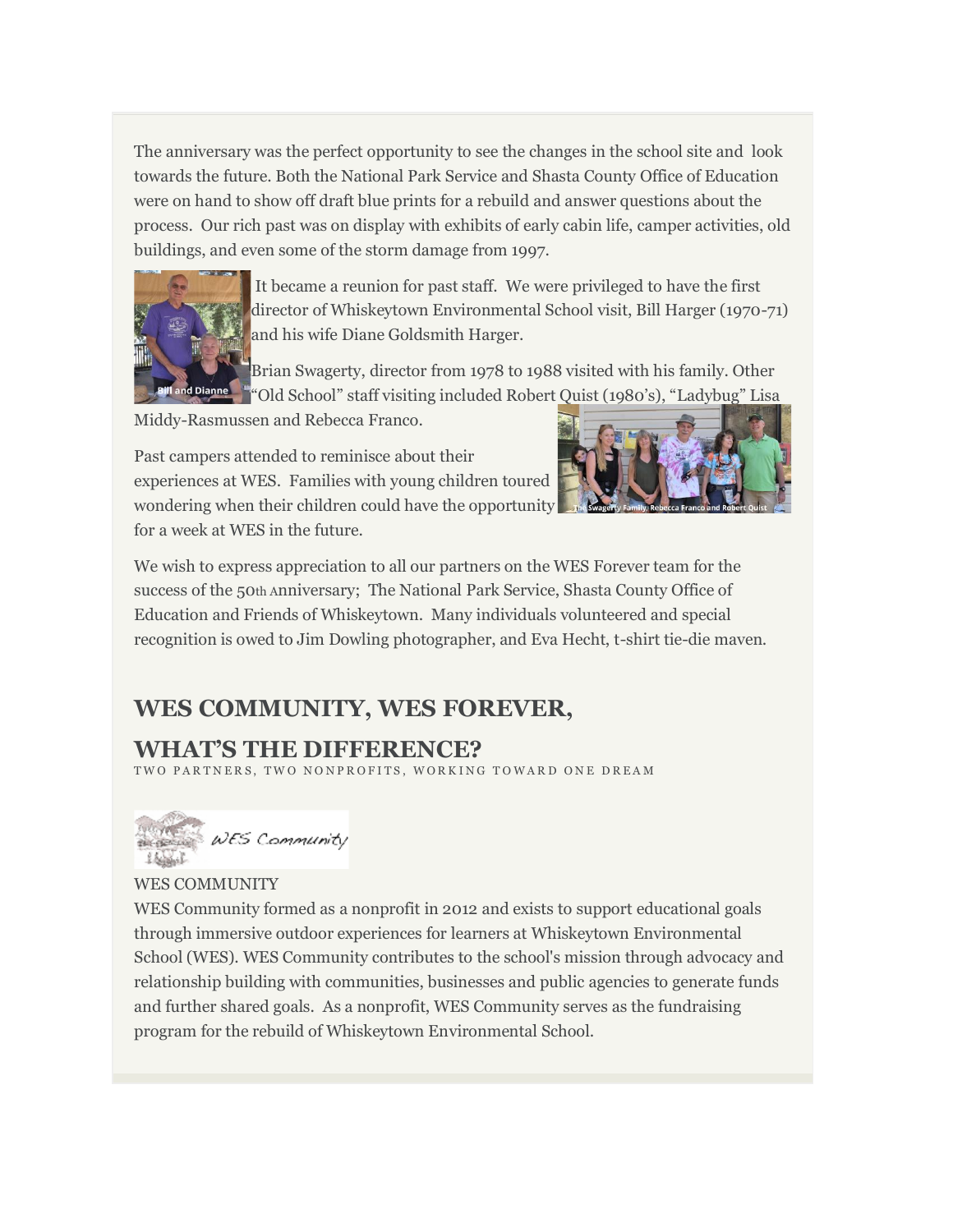#### WES FOREVER

WES Forever came together in 2020 as a coalition of four partner organizations: Shasta County Office of Education, National Park Service, Friends of Whiskeytown, and Whiskeytown Environmental School Community. Together, these partners are spearheading the many aspects of Whiskeytown Environmental School's recovery. You are invited to share the dream by helping the nonprofit partners take action by donating, grant writing and volunteering.

# **LOOKING TOWARD THE FUTURE**

A PARTNERSHIP RENEWED

Shasta County Office of Education (SCOE) and the National Park Service (NPS) are committed to re-opening of Whiskeytown Environmental School. Progress to date includes the completion of a geological safety study by NPS due to potential safety hazards. Fundraising efforts by the Redding Host Lions has paid for draft plans of the site rebuild in order to create a shared vision.



Geologic Hazard Map

Domokur Architects of Akron, Ohio, have produced preliminary architectural concept draft plans for all buildings on the site. The plans are conceptual and are going through the process of review and revision. The site plan includes new buildings and the relocation of some buildings due to potential debris flows and safety concerns. To view the preliminary plans, visit [WESForever.org](https://www.wesforever.org/preliminary-design-concepts/)

WES Community is supporting the multi-year process through fundraising, grant writing, community engagement and publicity.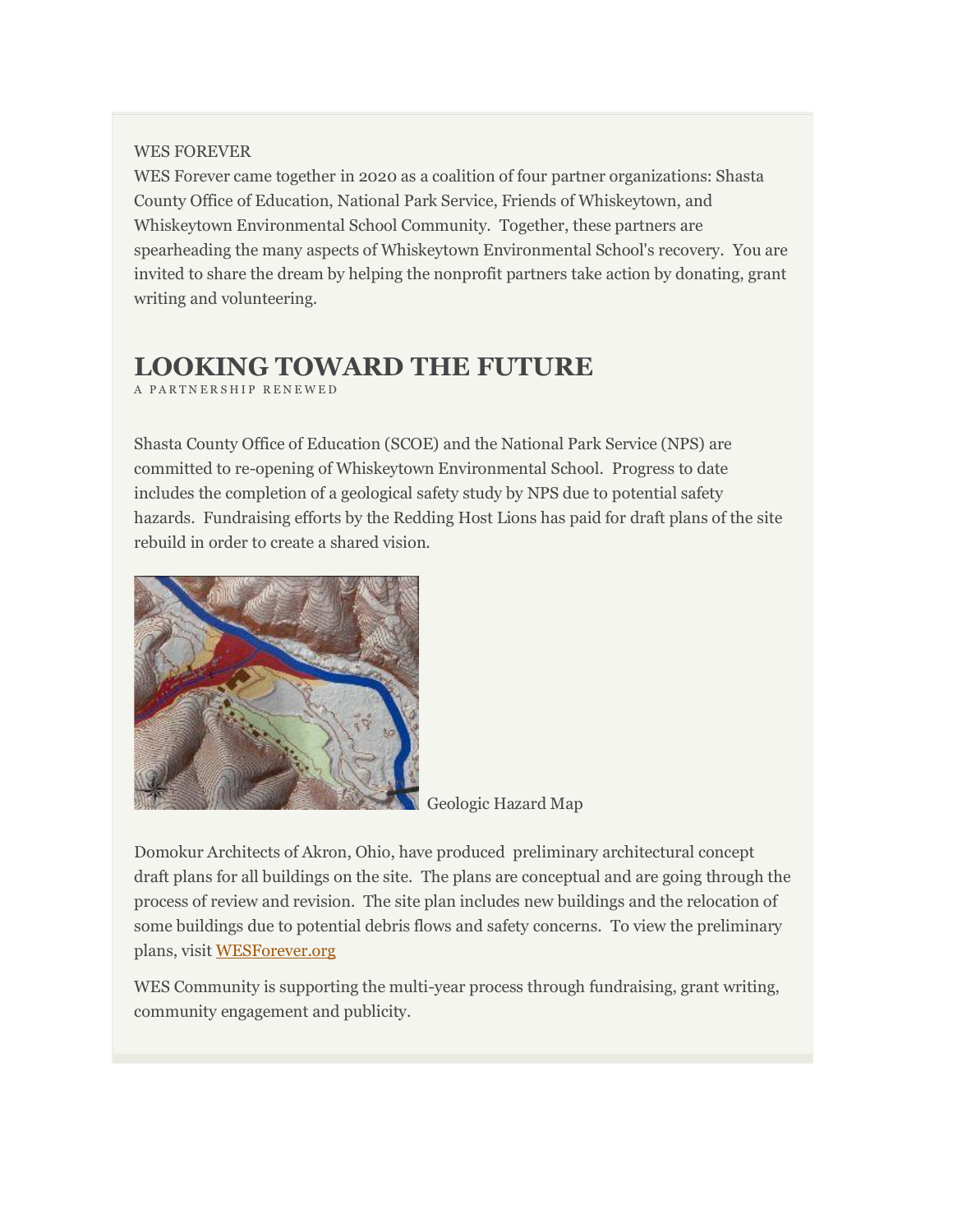# **WHISKEYTOWN NRA RANGERS CONDUCT "REAL TIME" ONLINE FIELD TRIPS**

D E C E M B E R U P D A T E



If you're a teacher or a home a school parent, seeking to spice up online learning, Whiskeytown NRA can assist with 'real time" fieldtrips. Five topics are available serving grades 1-12. Sessions are free and last from 20-45 minutes. Ranger Tyler Compton is eager to collaborate with you on your educational needs. For a preview of the five topics, visit the **[Center for Interactive Learning and](https://www.cilc.org/Interactive-Content/Search-Content-Provider-Programs.aspx?searchtext=whiskeytown+National+Recreation+Area&searchmode=anyword)  [Collaboration](https://www.cilc.org/Interactive-Content/Search-Content-Provider-Programs.aspx?searchtext=whiskeytown+National+Recreation+Area&searchmode=anyword)**, type Whiskeytown NRA in the search

bar. Telephone, **Ranger Tyler Compton** 530.242.3462 or email him, [tyler\\_compton@nps.gov](mailto:tyler_compton@nps.gov)

# **DONATI**

GENEROSITY CONTINUES

#### GIVING TUESDAY

WES Community just wrapped up our 4th Annual Giving Tuesday on December 1, 2020. We are happy to report a steady increase in donors since our first year in 2017. Our goal for the coming year is to increase donations as we ramp up fundraising for the school rebuild. We are most grateful to this year's donors:

Alice A Bell Allan Craig Billie Hamilton Christina Greene Donald Davidson Edward Meyer Elizabeth Brockman Ellen Petrick Francesca Huntsman-Siemer Jean Hatch Jeanette Hill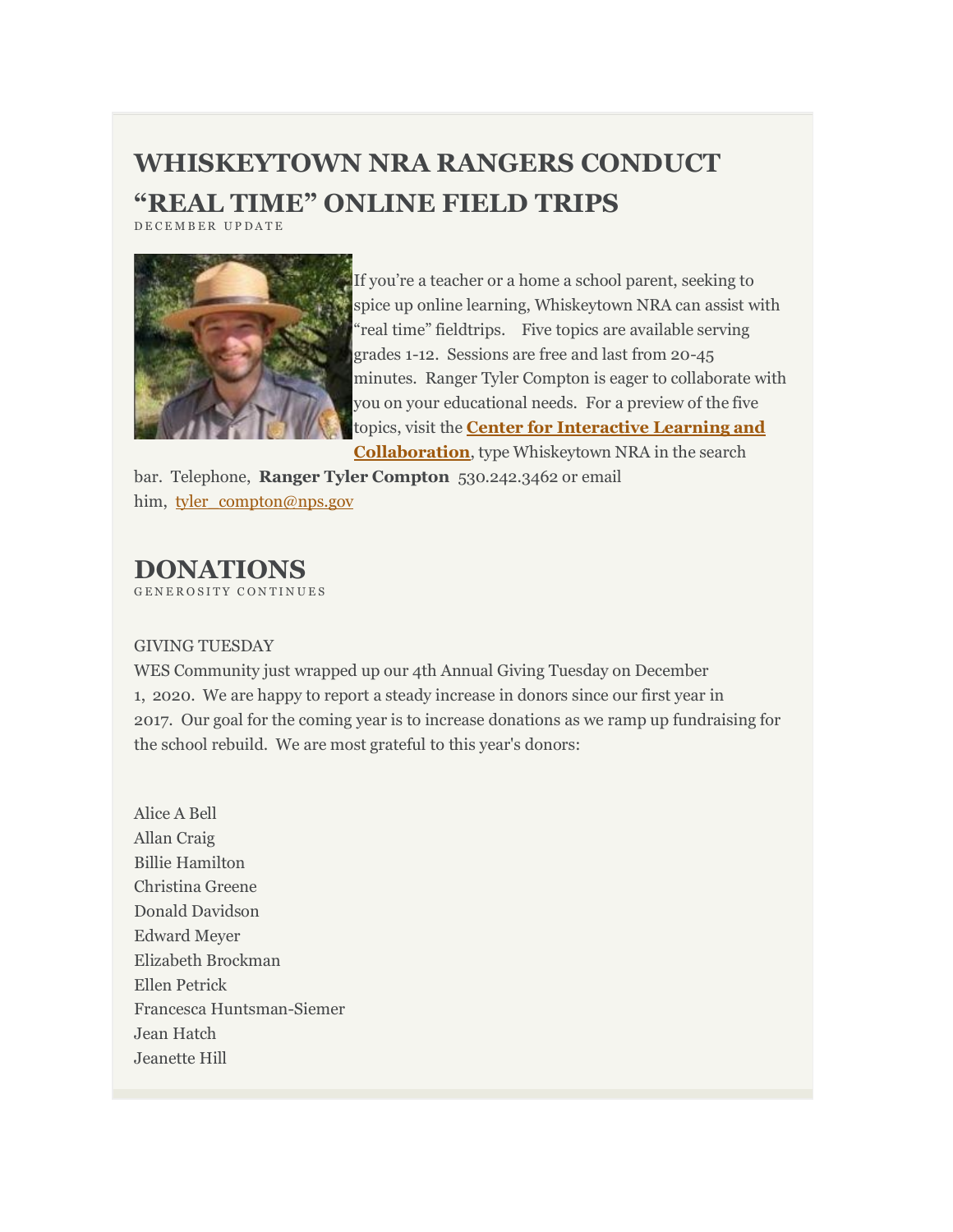Jeneil Morretino Judith Flores Kathy Barry Kathy Hill

Kristen Schreder Lara Osborn Lisa Rasmussen Middy Lori Martin Matthew Wells Melinda Kashuba Michael Czehatowski Michelle Fairchild Peggy Prescott Penelope Harris Peter Alexander Richard Murphy Ruth Rhodes Sara Sundquist Warren Swanson

#### IN MEMORY OF SCOTT LYON



Scott Lyon, avid WES supporter, educator, and former WES naturalist died unexpectedly this summer. Those who loved him donated generously in Scott's memory. WES Community greatly appreciates these gifts which will go towards the WES rebuild. Our thoughts are with Scott's parents, Duane and Shirley Lyon, his children, family, and friends.

Barbara Van Dyke Betty Richert Bruce and Katherine Lyon Bruce Smith and Yen-Vy Van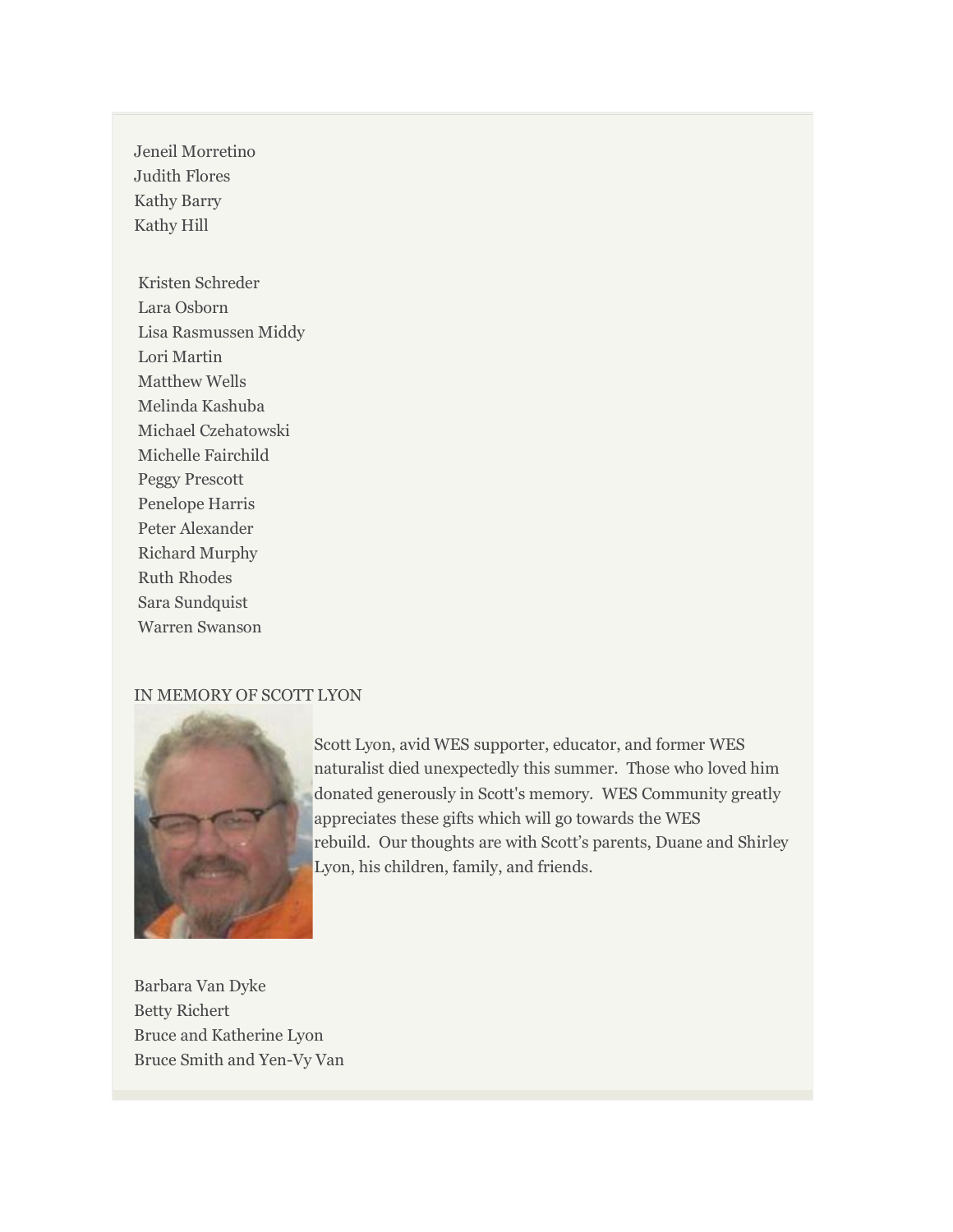Charles and Susan Fitch Charlotte Baily Cynthia and Ron Coldwell Dan Scollon and Kim Stempien David and Barbara Klasson

Diane Campbell Hepburn E.C. and C.M. Joplin Elaine Cooper Ericka and Brian Rowland Fred and Marilyn Rambow Gary and Jane Rowland George and Sandra Halsey Jeff and Heather Lohman

IN APPRECIATION: 50th ANNIVERSARY DONORS Bea Currie Clinton Kane and Patricia Ford Dan Scollon and Kimberly Stempien Sharon Kennedy Printing by Signorama Copying by Donald R. Reynolds, Certified Public Account

## **GOT TIME, NOT MONEY?**

NEW BOARD MEMBERS AND COMMITTEE VOLUNTEERS NEEDED

Both nonprofits, WES Community and Friend of Whiskeytown, are building their Board of Directors. WES Community meets monthly on the fourth Monday of the month. Friends of Whiskeytown meets on the second Tuesday of the month.

The gift of time and passion is needed to accomplish projects tasked to special committees. One project will create an online marketplace so that the beloved WES sweatshirts are available for purchase. Over the summer, volunteers did tie-dye treatments to WES tshirts at their homes. This fall, a volunteer project gave time to "yard work" on campus. Sign up [here,](https://www.wesforever.org/how-can-i-help/) or contact Kathy Hill at 530-945-6585 if you can contribute time, skills or materials.